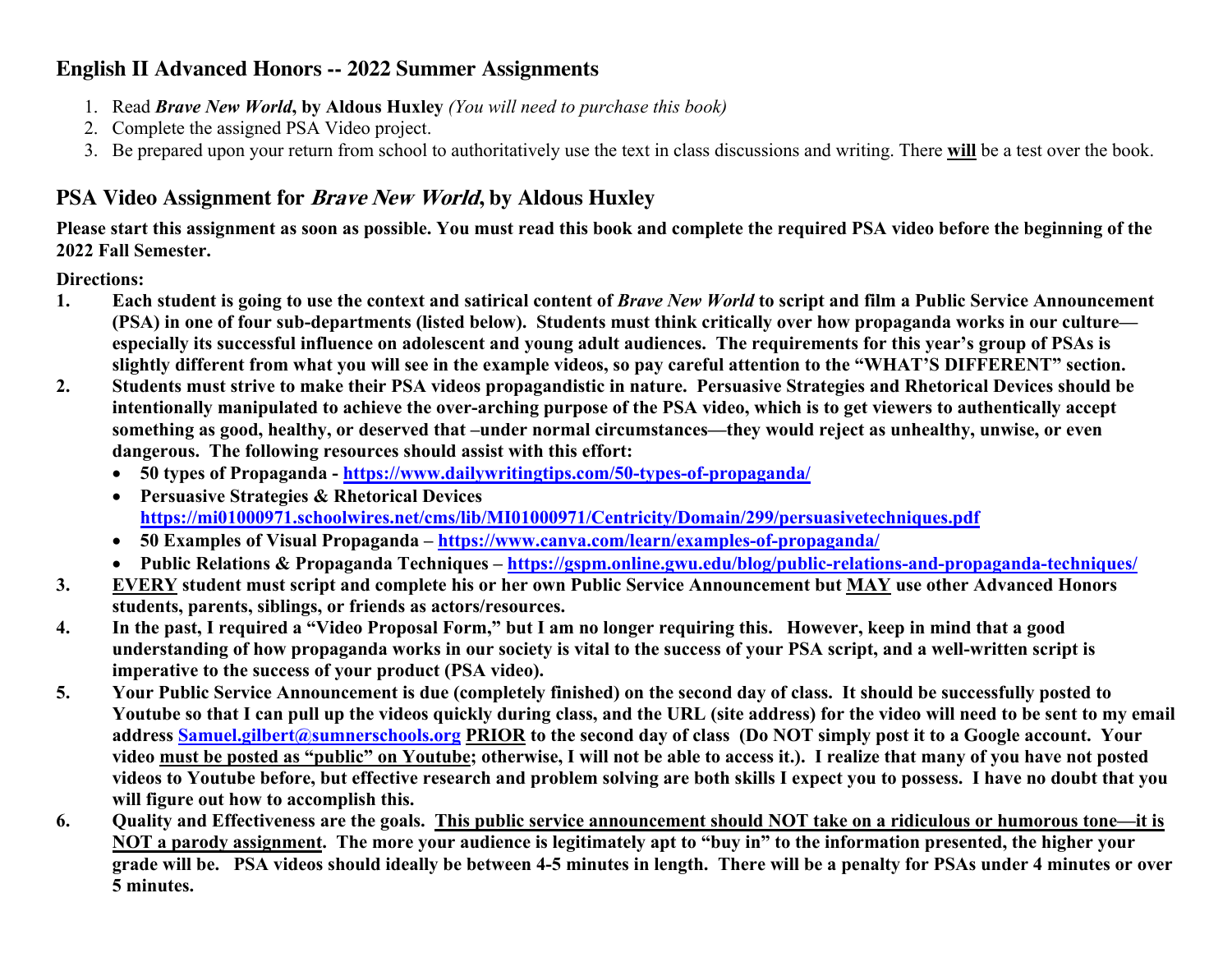#### **MOST RECENT EXAMPLES OF PSA VIDEOS CREATED BY ADVANCED HONORS STUDENTS:**

#### **Public Service Announcement (PSA) Example from 2021.**

**Reilly Sitler -- https://youtu.be/p0SqPG3qX7s Reilly's PSA video will provide you will an excellent example of the serious and realistic tone that your videos should take. Her PSA was pitched in a believable that could easily result in the acceptance or even adoption of the ideas and positions presented within. Her scripting was well-rehearsed and delivered in a smooth and compelling way. She also incorporated each of the 5 technology components in ways that improved and accentuated her message. The only real issue with Reilly's PSA was that she used an antiquated reference from the novel itself ("Our Great Ford"). Your PSA videos should refrain from using the outdated terminology of the Aldous Huxley's novel and should, instead, attempt to find references and create slogans that seem appropriate for 2022. Since Reilly's video is one of the most recent examples on this list, current students should use her PSA as one of their primary examples.**

#### **Public Service Announcement (PSA) Example from 2019.**

**Carson Fisher -- https://www.youtube.com/watch?v=vaNJvciU67Q Carson's PSA video is one of the best PSA videos that has ever been produced by an Advanced Honors English student at HHS. His manipulation of logic to promote his purpose, his expertly crafted script, his exceptional integration of relevant material, the effective tone of his speech, and the perfect pairing of his voice-over script with carefully chosen graphics and images all contributed to him receiving an excellent grade on his project. Since Carson's video is one of the most recent examples on this list, current students should use his PSA as one of their primary examples.**

#### **Public Service Announcement (PSA) Examples from 2018.**

**Camelia Pele -- https://youtu.be/mKKeaWbOKWw Camelia's PSA video is (to date) the best ever produced for the English II Advanced Honors class. Her efforts to find, access, and utilize effective stock video to heighten and promote the assignment's core objectives was the perfect complement to her carefully written script. Her PSA is relatable, timely, and attractive in tone, which makes it both a relevant and powerful piece of propaganda. The tone and convincing quality of Camelia's video is the standard against which all other PSA videos will be judged, and students should attempt to learn from her example.**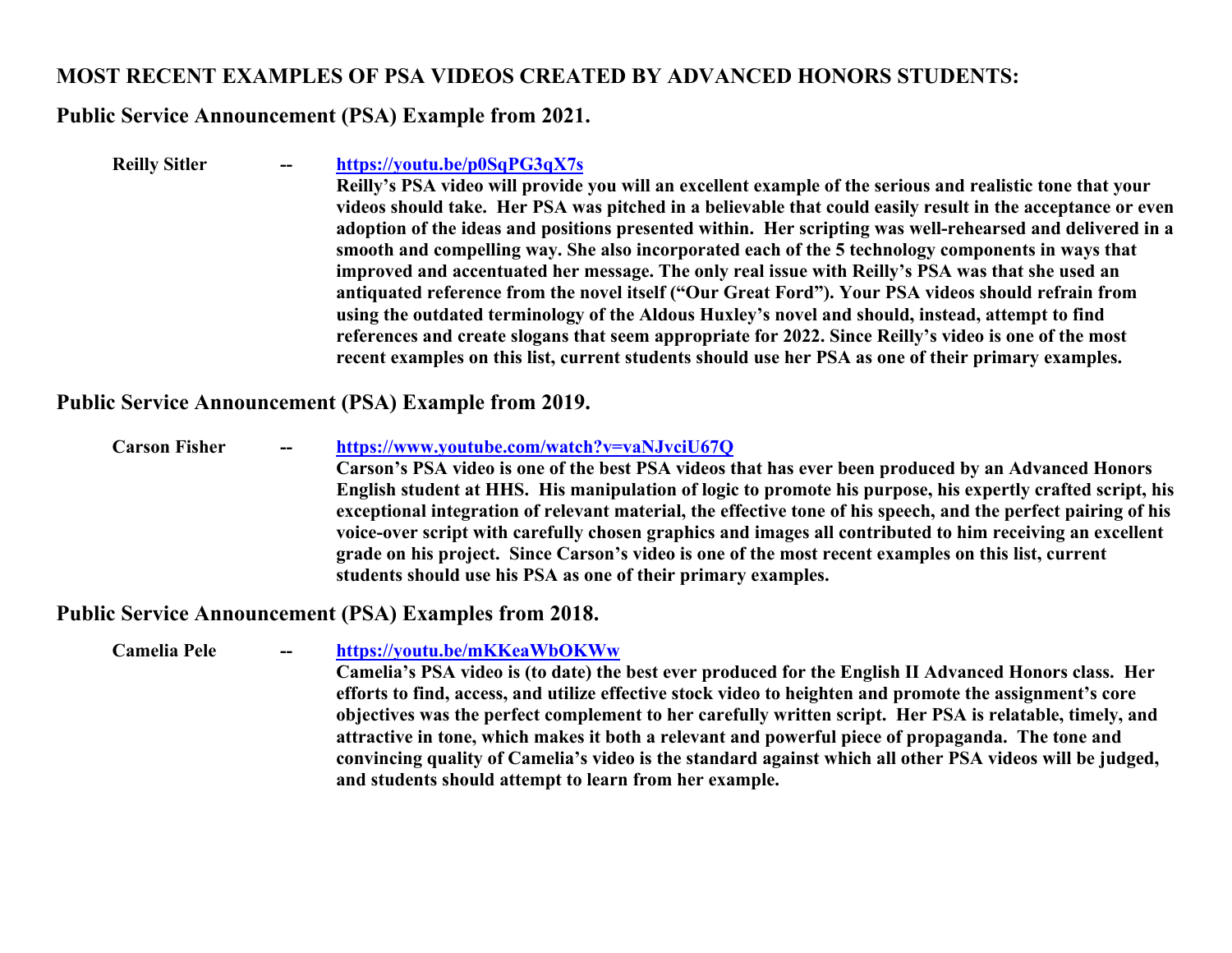#### **Public Service Announcement (PSA) Examples from 2018.**

| <b>Shelby Manasco</b> | -- | https://youtu.be/m6NB47YktZk<br>Shelby's script was carefully planned out and delivered. She chose good stock images and video to<br>complement her audio text, and she compiled everything in an effective manner.                                                                                                                                                                                                                                                                                                                                                                                                                                                                                                                                                                                                                                                             |
|-----------------------|----|---------------------------------------------------------------------------------------------------------------------------------------------------------------------------------------------------------------------------------------------------------------------------------------------------------------------------------------------------------------------------------------------------------------------------------------------------------------------------------------------------------------------------------------------------------------------------------------------------------------------------------------------------------------------------------------------------------------------------------------------------------------------------------------------------------------------------------------------------------------------------------|
| <b>Chloe Manasco</b>  | -- | https://youtu.be/kweSqRt86D0<br>Chloe did an excellent job of scripting out her speech. She clearly researched the appropriate way to<br>speak with both authority and accuracy on the scientific nature of her chosen subject, and she was poised<br>and articulate in her delivery. She maintained focus on the objective of the assignment, and she<br>obviously took the time to write, edit, revise, and practice her speech to ensure that it was free of<br>avoidable errors. Although there is an unfortunate shift in the volume of audio at several places, she was<br>careful to maximize the effectiveness of each scene, and her "voiced-over" speech was perfectly coupled<br>with stock video. She also successfully integrated text and image features into her PSA. Chloe's script is<br>among the best ever written for the Advanced Honors English II class. |

**Public Service Announcement (PSA) Examples from 2017.** 

**Allison Henry -- https://www.youtube.com/watch?v=FcyJCbFrPmc&feature=youtu.be Allison's PSA video incorporates excellent scripting with stock images, voice-over, text-over, and carefully staged "home video." She also created and used PowToon graphics in her PSA. There is some discrepancy in the audio quality of different sections of the video, but it is still a very well produced PSA. Kathryn Reagan -- https://youtu.be/szDX4KRJZwY Kathryn's PSA video is of an exceptional quality. It is one of the best PSA videos that has been produced by an Advanced Honors English student as HHS. Instead of capturing "home video," she researched and figured out how to use stock images and video footage from the internet to increase the professional look** 

**of her video. Her script is carefully written, rehearsed, and executed. She successfully incorporates** 

**music, voice-over, and text-over components into her video as well.** 

**Public Service Announcement (PSA) Examples from 2016:**

**Madeline Easter -- https://www.youtube.com/watch?v=knKchK8eWsc&app=desktop Madeline did an excellent job of scripting out her speech. It was obvious to me that she invested time into writing a speech that clearly articulated specific ideas that were essential to the success of this project. She took time to write, edit, revise, and practice her speech to ensure that it was free of mistakes. Although her videography was not perfect, she took several takes of each scene, she was careful to maximize the effectiveness of each scene, and her "voiced-over" speech was coupled well with the video. She also integrated text and image features into her PSA. IMPORTANT – Both Madeline & Jaden had very different requirements than this year's students have.**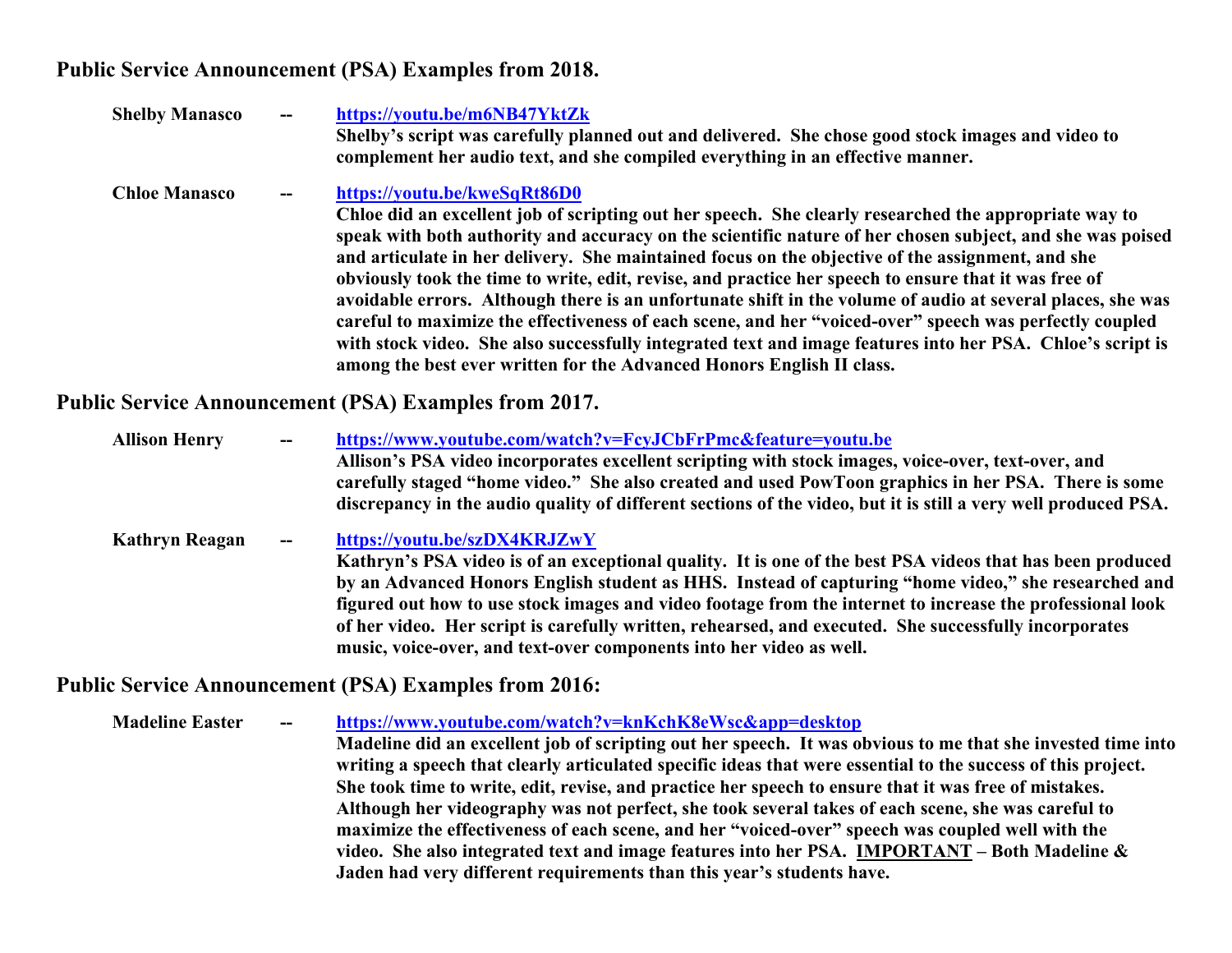# **WHAT'S DIFFERENT -- SLOGANS & JINGLES**

 **IN 2022 For PSA Videos created during the Summer of 2022, I would like students to come up with "slogans or jingles" that are relevant to our culture and time. In past years, I have had students integrate slogans and jingles from the novel into their PSAs, but since the slogans used in the book are antiquated or awkward for use in our culture, they tend to detract from the relevancy and believability students are attempting to achieve.**

**-- SOMA**

**For PSA Videos created in the Happiness is a Pill sub-department, I would like students to speak of Soma as a brand name of (1) marijuana cigarettes, (2), a THC aerosol/vapor product OR (3) a prescription anti-depressant. PSAs created in the Happiness is a Pill sub-department should make every effort to promote the widespread use of "soma" in our culture in a believable, relevant way. In addition to making the product emotionally appealing to viewers, I also expect students to integrate highly-logical arguments into their PSAs.** 

#### **IMAGE, TEXT, MUSIC, AUDIO & VIDEO INTEGRATION**

**For PSA Videos created during the Summer of 2022, students need to integrate ALL FIVE of the following media components:** 

- **Images (relevant photos or digital images taken from an outside source and smoothly incorporated into the PSA),**
- **Text (typed words, phrases, or sentences overlaid onto the images or videos within the PSA),**
- **Music (effective background music incorporated at appropriate volumes and times),**
- **Voice Audio (audio of part or all of the student's script voiced-over the PSA), and**
- **Video (relevant digital video taken from an outside source and incorporated into the PSA …i.e. a clip from an actual news broadcast—obviously taken out of context—that complements your PSA's purpose)**
- **-- SCRIPTING**

**The most vital aspect of each PSA created during the Summer of 2022 is scripting. Mr. Gilbert will grade the script of each PSA twice—once as part of the overall** *Brave New World* **PSA Project and once as an independent writing assignment. The logical arguments (LOGOS) and emotional appeals/tactics (PATHOS) included in each script must be compelling. Students must turn in a typed (Times New Roman, 12-point font) and double-spaced copy of their speeches on the second day of class.**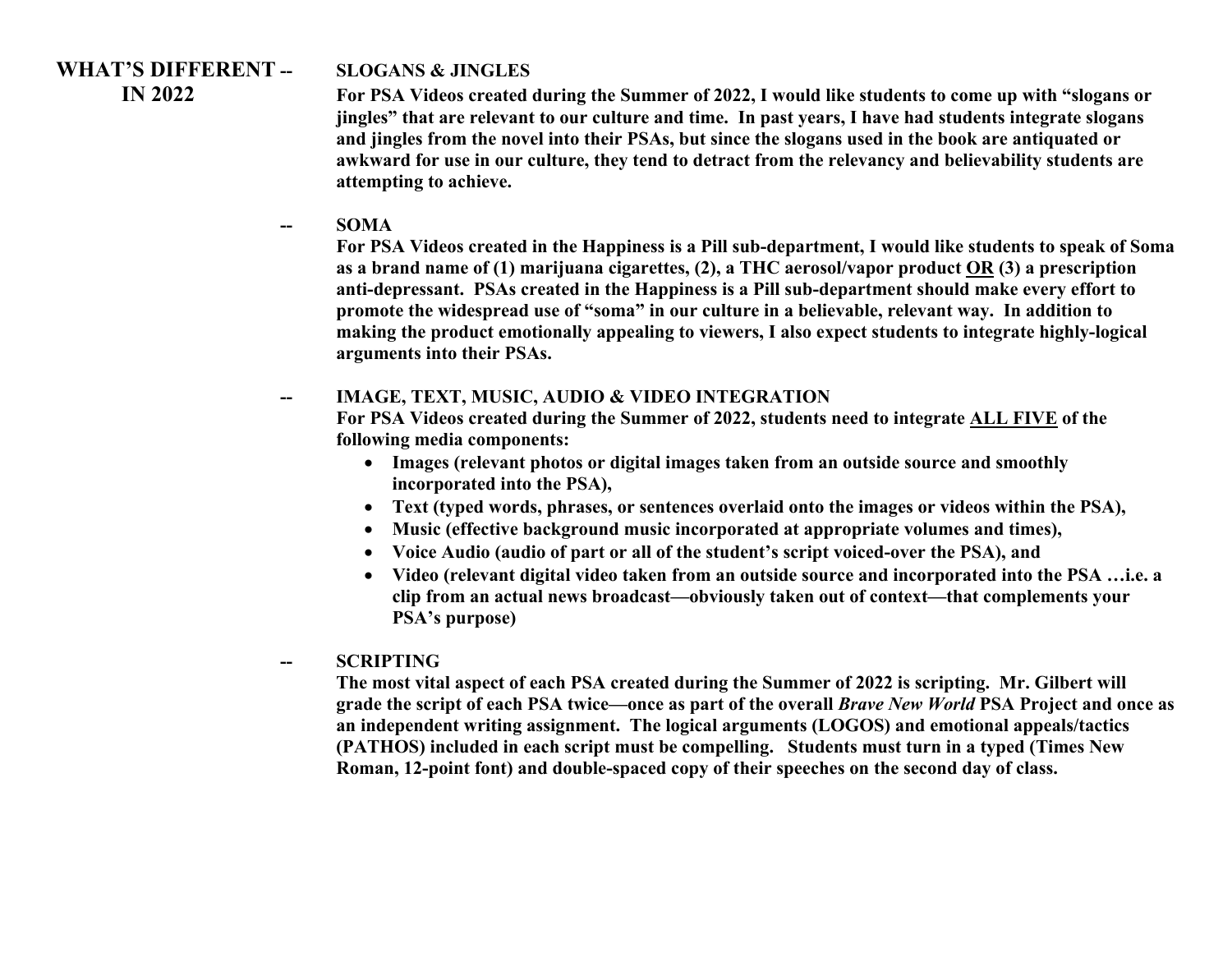**who choose this sub-department will need to thoroughly impress me.** 

## **Student's Name: \_\_\_\_\_\_\_\_\_\_\_\_\_\_\_\_\_\_\_\_\_\_\_\_\_\_\_\_\_\_\_\_\_\_**

### **Subdepartment: Choose 1 \_\_\_\_\_\_\_\_\_\_ Shop 'til You Drop I have not seen many high-quality PSAs for this sub-department, because the topic (Challenging) of wasteful shopping seems a more difficult "sell" than some of the other available options. This seemingly ridiculous idea of needing to consume large quantities of resources and materials for "the good of society" is, therefore, a more difficult PSA to create—especially without coming across to viewers as being sarcastic in tone. Perhaps you can be one of the few to accomplish this difficult task. Impress me. \_\_\_\_\_\_\_\_\_\_ Better Living Through Test Tubes This sub-department is the easiest one to turn into a PSA because it is already (Moderate Difficulty) scientific in nature and lends itself well to serious scripting and production. Students choosing this sub-department will need to thoroughly impress me. \_\_\_\_\_\_\_\_\_\_ Never a Dull Moment I have not seen many high-quality PSAs for this sub-department, because—much (Challenging) like the Shop 'till You Drop sub-department—the goal of this PSA seems a more difficult "sell" than other available options. The idea of promoting what, in our society, would still be considered inappropriate, selfish, or unhealthy behavior by many makes this PSA uniquely challenging. Students choosing to create a PSA in this sub-department will need to convince viewers that pleasure-seeking and selfindulgence are qualities best embraced. The challenge will be to do it without coming across with a facetious or sarcastic tone. Perhaps you can be one of the few to accomplish this difficult task. Impress me. \_\_\_\_\_\_\_\_\_\_ Happiness is a Pill This is the most often chosen sub-department. The culture of drug use in our (Moderate Difficulty) society—specifically the growing cultural acceptance of marijuana—makes a PSA in this sub-department easier to conceptualize for students. However, an effective, non-ridiculous, and original/unique presentation of this particular PSA is more difficult than most students recognize. It is important to remember that PSA videos must successfully convince viewers to accept the proposed belief or action (in this case, drug use) as healthy. Because this sub-department is chosen so often, and because I have seen dozens—if not a hundred—PSAs on SOMA already, students**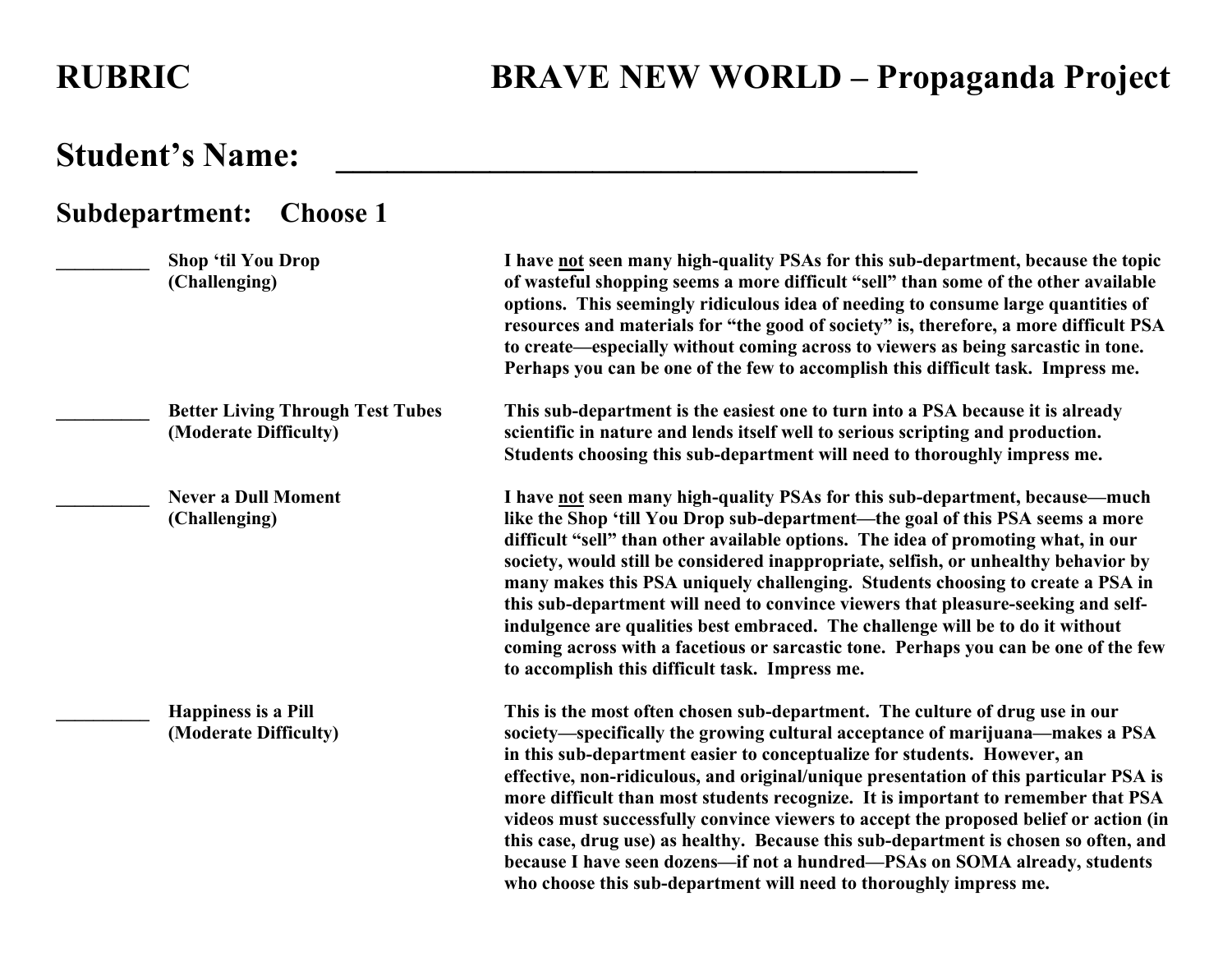# **BRAVE NEW WORLD – PSA RUBRIC**

**1. LENGTH OF VIDEO SCORE: 14-15 16-17 18-19 20 18-19 16-17 14-15 10**

| $7+$ min.                           | 6-7 min.  | 5-6 min.           | $4-5$ min. | $3-4$ min.                                                            | $2-3$ min. | $1-2$ min. | $0-1$ min.                                                                                    |                                                                                                                                                                                                                                                                                                                                                                                                                                                                                                                                                                                                                                                                                                                                                                                          |
|-------------------------------------|-----------|--------------------|------------|-----------------------------------------------------------------------|------------|------------|-----------------------------------------------------------------------------------------------|------------------------------------------------------------------------------------------------------------------------------------------------------------------------------------------------------------------------------------------------------------------------------------------------------------------------------------------------------------------------------------------------------------------------------------------------------------------------------------------------------------------------------------------------------------------------------------------------------------------------------------------------------------------------------------------------------------------------------------------------------------------------------------------|
| 2. SCRIPTING                        |           |                    |            |                                                                       |            |            |                                                                                               | <b>SCORE:</b>                                                                                                                                                                                                                                                                                                                                                                                                                                                                                                                                                                                                                                                                                                                                                                            |
| <b>AP LEVEL</b><br>"Alpha Plus"     | $19 - 20$ | <b>EXCEPTIONAL</b> |            | in order that the PSA's primary goals could be most readily achieved. |            |            | Successful in achieving the desired result, organized, well-structured, seamlessly delivered, | memorized, and free of mistakes. The finer points of scripting (grammar, vocabulary, phrasing, articulation,<br>emphasis, intonation, and other word and/or speech qualities) were all effectively examined and manipulated                                                                                                                                                                                                                                                                                                                                                                                                                                                                                                                                                              |
| <b>PRE-AP LEVEL</b><br>"Beta Minus" |           | 17-18 EXCELLENT    |            |                                                                       |            |            | success in order that the PSA's primary goals could be most readily achieved.                 | Generally successful in achieving the desired result, organized, well-structured, and effectively-<br>delivered, with only minor mistakes or distractions such as occasionally having to read from an off-screen<br>script ("drifting eyes"), stutters, mispronunciations, or incorrect/ineffective phrasing. A solid attempt at<br>memorization is evident. The finer points of scripting (grammar, vocabulary, phrasing, articulation,<br>emphasis, intonation, and other word and/or speech qualities) were examined and manipulated with relative                                                                                                                                                                                                                                    |
| "HONORS" LEVEL<br>"Gammas"          |           | 15-16 GOOD         |            |                                                                       |            |            | may have been some attempt at memorization, it is weak and unconvincing.                      | Occasionally successful in achieving the desired result but marred by an apparent rushed effort. The<br>general "skeleton" of the PSA script is organized with a discernable internal structure, but the lack of<br>attention to detail is indicative of a tendency to rely on natural ability without exercising AP-level effort. The<br>student's effort seems to be aimed more at the goal of "completion" rather than on successful completion of<br>the stated goal. The finer points of scripting (grammar, vocabulary, phrasing, articulation, emphasis,<br>intonation, and other word and/or speech qualities) were not sufficiently examined, although the student's<br>natural charisma and speech allow for the intended message to be inferred by the viewer. Although there |
| <b>STANDARD LEVEL</b><br>"Deltas"   |           | 13-14 WEAK         |            | viewer. Any attempt at memorization is weak or indiscernible.         |            |            |                                                                                               | Rarely successful in achieving the desired result due to either a rushed/haphazard effort or a reckless<br>inattention to detail that continually detracts from the PSA's intended purpose. Although there may be areas<br>of seeming organization, the over-arching structure of the script is disheveled and weak. The student's effort<br>seems to be aimed entirely at the goal of "completion" (with minimal regard for quality) rather than on<br>successful completion of the stated goal. The finer points of scripting (grammar, vocabulary, phrasing,<br>articulation, emphasis, intonation, and other word and/or speech qualities) were not sufficiently examined,<br>and the intended message of the PSA could only be inferred through the cumbersome effort of the        |
| <b>DROP-OUT LEVEL</b><br>"Epsilons" |           | 5-10 POOR          |            | honors level class.                                                   |            |            |                                                                                               | The student "completed" his or her PSA project without regard for quality. The goal of the PSA was not<br>achieved due to poor planning, effort, and/or drive. The student, no doubt, viewed this project as an<br>assignment to be finished by a particular date in order that he or she could receive a grade, but was not<br>forward-thinking enough to recognize that his or her grade would be more heavily connected to quality than<br>completion. I strongly recommend that this student transfer out of the advanced honors class back into an                                                                                                                                                                                                                                  |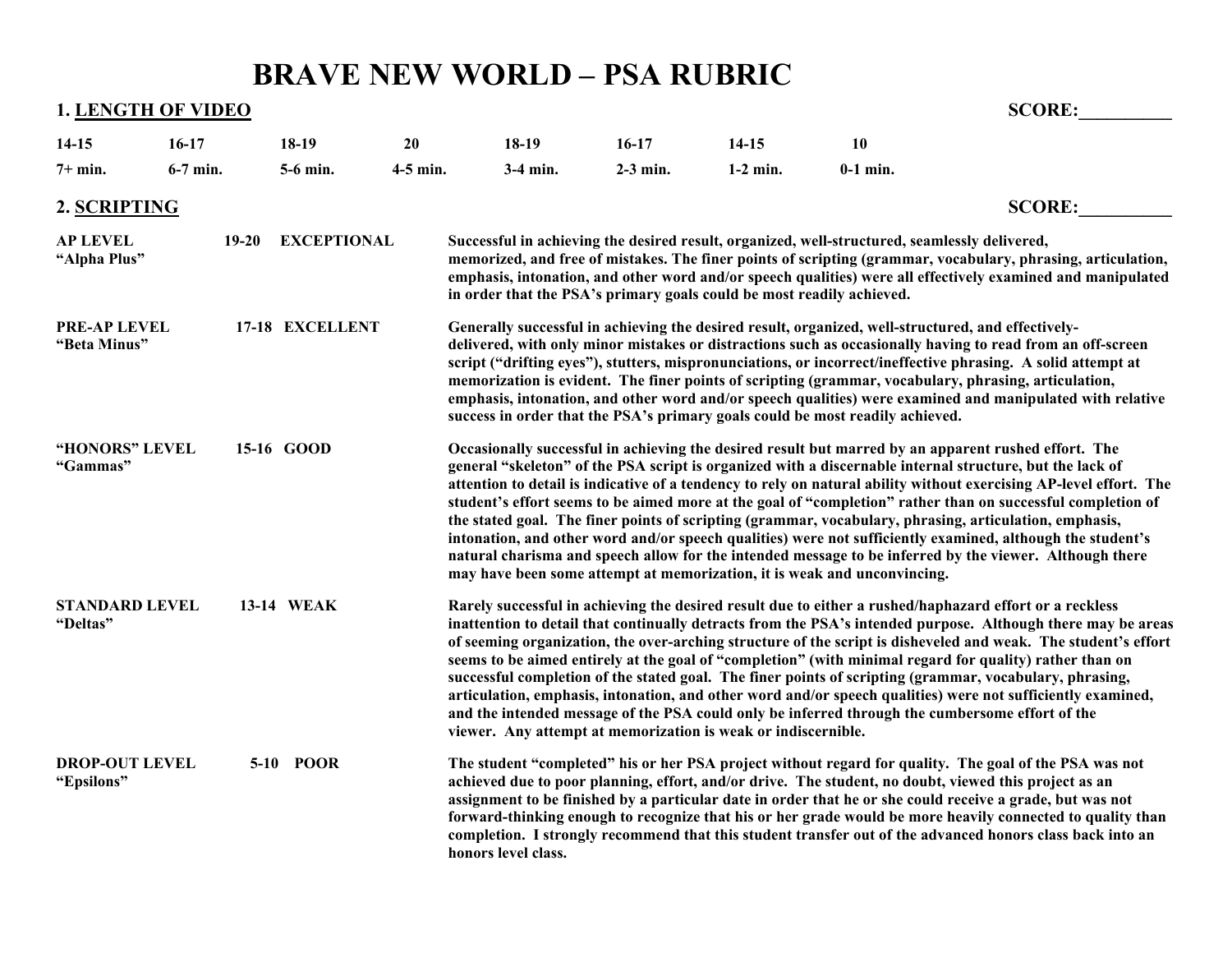### **3. VIDEO QUALITY SCORE:\_\_\_\_\_\_\_\_\_\_**

| <b>AP LEVEL</b><br>"Alpha Plus"     | $19 - 20$ | <b>EXCEPTIONAL</b> | Successful in achieving the desired result, the video was well-framed and void of choppy and/or distracting<br>transitions. Camera movement was effectively controlled at all times. Light and sound quality were excellent<br>and served to further promote the PSA's primary message. Scenes were carefully selected, arranged, and/or<br>created that would exhibit the PSA's message in the most appropriate format. Scenes were clear of clutter<br>and/or distracting features (i.e. moving fans, television screens, etc.) except where they further promoted the<br>intended message. The finer points of videography (lighting, sound, stability, scenery/props, clothing,<br>gesture, facial expression, and story-boarding) were all effectively examined and manipulated in order that<br>the PSA's primary goals could be most readily achieved. Multiple takes were likely filmed in order that the<br>final product could be presented free of errors and/or mediocre characteristics.                                                                                                                                          |
|-------------------------------------|-----------|--------------------|------------------------------------------------------------------------------------------------------------------------------------------------------------------------------------------------------------------------------------------------------------------------------------------------------------------------------------------------------------------------------------------------------------------------------------------------------------------------------------------------------------------------------------------------------------------------------------------------------------------------------------------------------------------------------------------------------------------------------------------------------------------------------------------------------------------------------------------------------------------------------------------------------------------------------------------------------------------------------------------------------------------------------------------------------------------------------------------------------------------------------------------------|
| <b>PRE-AP LEVEL</b><br>"Beta Minus" |           | 17-18 EXCELLENT    | Generally successful in achieving the desired result, the video was well-framed with only minor choppy<br>and/or distracting transitions. Camera movement was effectively controlled for most of the PSA. Light and<br>sound quality were generally excellent and served to further promote the PSA's primary message. Scenes<br>were selected, arranged, and/or created (with apparent discretion) that would exhibit the PSA's message in<br>the most appropriate format. Scenes were generally clear of clutter and/or distracting features (i.e. moving<br>fans, television screens, etc.) except where they further promoted the intended message. The finer points of<br>videography (lighting, sound, stability, scenery/props, clothing, gesture, facial expression, and story-<br>boarding) were all effectively examined and manipulated with relative success in order that the PSA's<br>primary goals could be most readily achieved. Although a few errors were present, it was obvious that<br>multiple takes were likely filmed in order that the final could be presented in the best and most advantageous<br>light possible. |
| "HONORS" LEVEL<br>"Gammas"          |           | 15-16 GOOD         | Occasionally successful in achieving the desired result but marred by an apparent rushed effort. The<br>general "framing" of the video is organized with a discernable internal structure, but the lack of attention to<br>detail is indicative of a tendency to rely on natural ability without exercising AP-level effort. The student's<br>effort seems to be aimed more at the goal of "completion" rather than on successful completion of the stated<br>goal. The finer points of videography (lighting, sound, stability, scenery/props, clothing, gesture, facial<br>expression, and story-boarding) were not sufficiently examined, although the student's natural talent and/or<br>resources allows for the intended message to be inferred by the viewer.                                                                                                                                                                                                                                                                                                                                                                           |
| <b>STANDARD LEVEL</b><br>"Deltas"   |           | 13-14 WEAK         | Rarely successful in achieving the desired result due to either a rushed/haphazard effort or a reckless<br>inattention to detail that continually detracts from the PSA's intended purpose. Although there may be areas<br>of seeming organization, the video presentation is disheveled and weak. The student's effort seems to be<br>aimed entirely at the goal of "completion" (with minimal regard for quality) rather than on successful<br>completion of the stated goal. The finer points of videography (lighting, sound, stability, scenery/props,<br>clothing, gesture, facial expression, and story-boarding) were not sufficiently examined, and the intended<br>message of the PSA could only be inferred through the cumbersome effort of the viewer.                                                                                                                                                                                                                                                                                                                                                                            |
| <b>DROP-OUT LEVEL</b><br>"Epsilons" |           | 5-10 POOR          | The student "completed" his or her PSA project without regard for quality. The goal of the PSA was not<br>achieved due to poor planning, effort, and/or drive. The student, no doubt, viewed this project as an<br>assignment to be finished by a particular date in order that he or she could receive a grade, but was not<br>forward-thinking enough to recognize that his or her grade would be more heavily connected to quality than<br>completion. I strongly recommend that this student transfer out of the advanced honors class back into an<br>honors level class.                                                                                                                                                                                                                                                                                                                                                                                                                                                                                                                                                                 |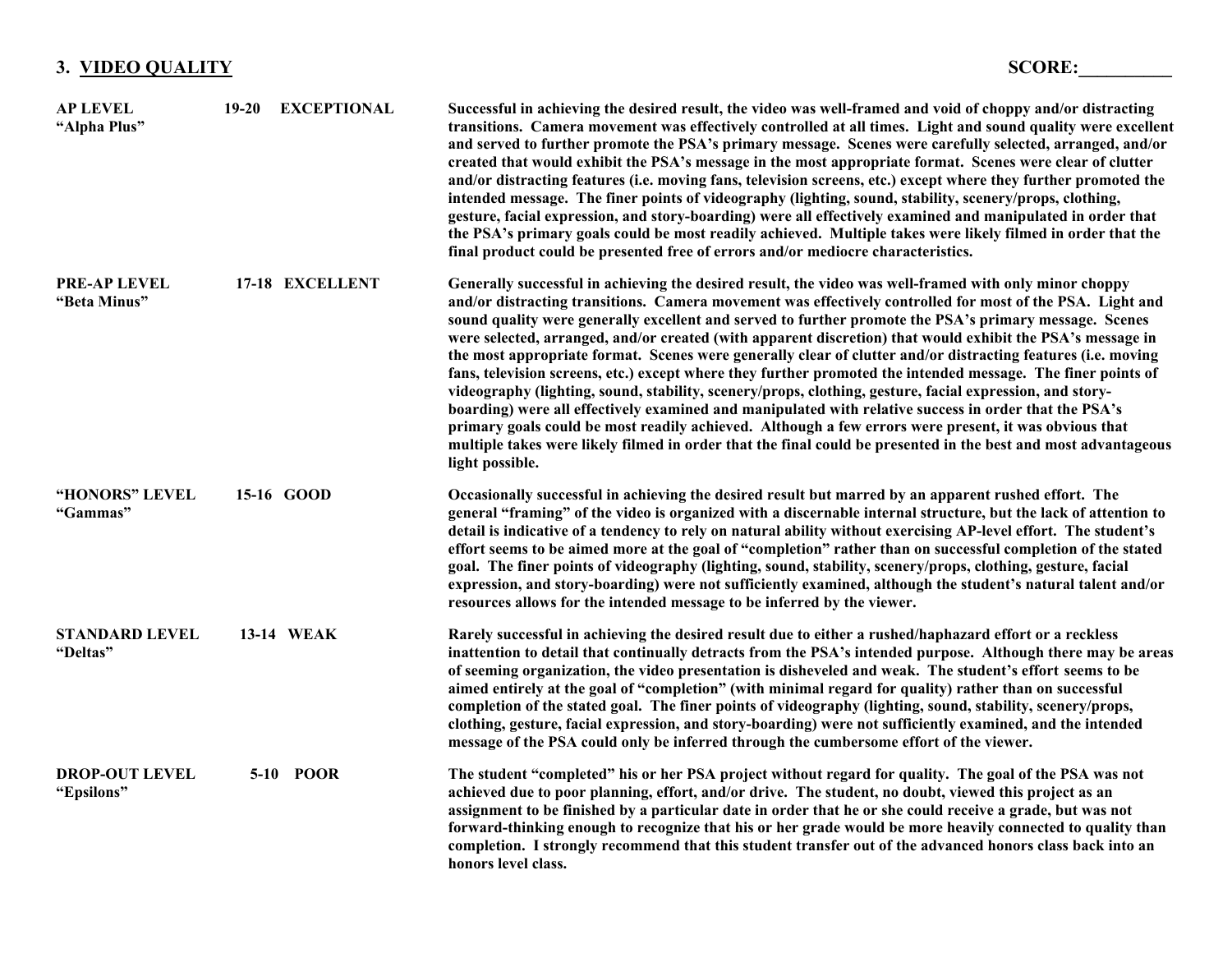#### **4. TECHNOLOGY INCORPORATION SCORE:\_\_\_\_\_\_\_\_\_\_**

| <b>AP LEVEL</b><br>"Alpha Plus"     | $19 - 20$ | <b>EXCEPTIONAL</b> | Student exercised resourcefulness and ingenuity by successfully learning how to use technology to enhance<br>the intended message of his or her PSA. The student overlaid and/or incorporated music, audio, text, image,<br>and/or video material seamlessly into his or her PSA video, which distinctly enhanced the receptivity of<br>the video for viewers.                                                                                                                                                                                                                                                                                                                                                                                                                                                                                                                                                                                                                              |
|-------------------------------------|-----------|--------------------|---------------------------------------------------------------------------------------------------------------------------------------------------------------------------------------------------------------------------------------------------------------------------------------------------------------------------------------------------------------------------------------------------------------------------------------------------------------------------------------------------------------------------------------------------------------------------------------------------------------------------------------------------------------------------------------------------------------------------------------------------------------------------------------------------------------------------------------------------------------------------------------------------------------------------------------------------------------------------------------------|
|                                     |           |                    | <b>INTEGRATED IMAGES</b><br><b>TEXT OVERLAID</b><br><b>MUSIC OVERLAID</b><br><b>AUDIO VOICE-OVER</b><br><b>VIDEO INTEGRATED</b>                                                                                                                                                                                                                                                                                                                                                                                                                                                                                                                                                                                                                                                                                                                                                                                                                                                             |
| <b>PRE-AP LEVEL</b><br>"Beta Minus" |           | 17-18 EXCELLENT    | Student exercised resourcefulness and ingenuity by learning how to use technology to enhance the intended<br>message of his or her PSA. The student overlaid and/or incorporated sound and/or video material into his or<br>her PSA video, and although there are minor glitches and/or technological inconsistencies existing in the<br>transitions from one scene to another (i.e. volume changes, white noise, dead space, etc.), the technological<br>features generally serve to enhanced the receptivity of the video for viewers.                                                                                                                                                                                                                                                                                                                                                                                                                                                    |
|                                     |           |                    | <b>INTEGRATED IMAGES</b><br><b>VIDEO INTEGRATED</b><br><b>TEXT OVERLAID</b><br><b>MUSIC OVERLAID</b><br><b>AUDIO VOICE-OVER</b>                                                                                                                                                                                                                                                                                                                                                                                                                                                                                                                                                                                                                                                                                                                                                                                                                                                             |
| "HONORS" LEVEL<br>"Gammas"          |           | 15-16 GOOD         | Student exercised some resourcefulness in attempting to use some basic technology to enhance the intended<br>message of his or her PSA, but the effectiveness of the technology is somewhat corrupted by a rushed effort.<br>Procrastination clearly played a role in the inconsistent and/or distracting nature of the technology in the<br>student's PSA video. While the student did attempt to overlay and/or incorporated sound and/or video<br>material into his or her PSA, there are significant glitches and/or technological inconsistencies that exist<br>in the transitions from one scene to another (i.e. volume changes, white noise, dead space, etc.). Although the<br>chosen technology does allow viewers to infer the intended message of the PSA, and may even occasionally<br>serve to heighten it, the technology is not adapted adequately to the message and detracts from what should<br>be an attempt at a professional looking PSA video.                       |
|                                     |           |                    | <b>INTEGRATED IMAGES</b><br><b>TEXT OVERLAID</b><br><b>MUSIC OVERLAID</b><br><b>AUDIO VOICE-OVER</b><br><b>VIDEO INTEGRATED</b>                                                                                                                                                                                                                                                                                                                                                                                                                                                                                                                                                                                                                                                                                                                                                                                                                                                             |
| <b>STANDARD LEVEL</b>               |           | 13-14 WEAK         | Student exercised minimal effort to use technology in his or her PSA, and the effectiveness of the technology<br>he or she did use is significantly corrupted by a rushed effort. Procrastination and/or apathy clearly played a<br>role in the inconsistent, distracting and/or absent nature of the technology in the student's PSA video. While<br>the student did attempt to incorporated a little sound and/or video material into his or her PSA, there are<br>significant glitches and/or technological inconsistencies that exist in many of the transitions from one scene to<br>another (i.e. volume changes, white noise, dead space, etc.). Although technological feature may exist in a<br>limited way within the video, those features do not assist viewers in an improved understanding of the PSA's<br>message. The technology is not adapted adequately to the message and significantly detracts from what<br>should be an attempt at a professional looking PSA video. |
|                                     |           |                    | <b>INTEGRATED IMAGES</b><br><b>TEXT OVERLAID</b><br><b>MUSIC OVERLAID</b><br><b>AUDIO VOICE-OVER</b><br><b>VIDEO INTEGRATED</b>                                                                                                                                                                                                                                                                                                                                                                                                                                                                                                                                                                                                                                                                                                                                                                                                                                                             |
| <b>DROP-OUT LEVEL</b><br>"Epsilons" |           | 5-10 POOR          | The student "completed" his or her PSA project without regard for quality. The goal of the PSA was not<br>achieved due to poor planning, effort, and/or drive. The student, no doubt, viewed this project as an<br>assignment to be finished by a particular date in order that he or she could receive a grade, but was not<br>forward-thinking enough to recognize that his or her grade would be more heavily connected to quality than<br>completion. I strongly recommend that this student transfer out of the advanced honors class back into an<br>honors level class.                                                                                                                                                                                                                                                                                                                                                                                                              |
|                                     |           |                    | <b>AUDIO VOICE-OVER</b><br><b>VIDEO INTEGRATED</b><br><b>INTEGRATED IMAGES</b><br><b>TEXT OVERLAID</b><br><b>MUSIC OVERLAID</b>                                                                                                                                                                                                                                                                                                                                                                                                                                                                                                                                                                                                                                                                                                                                                                                                                                                             |